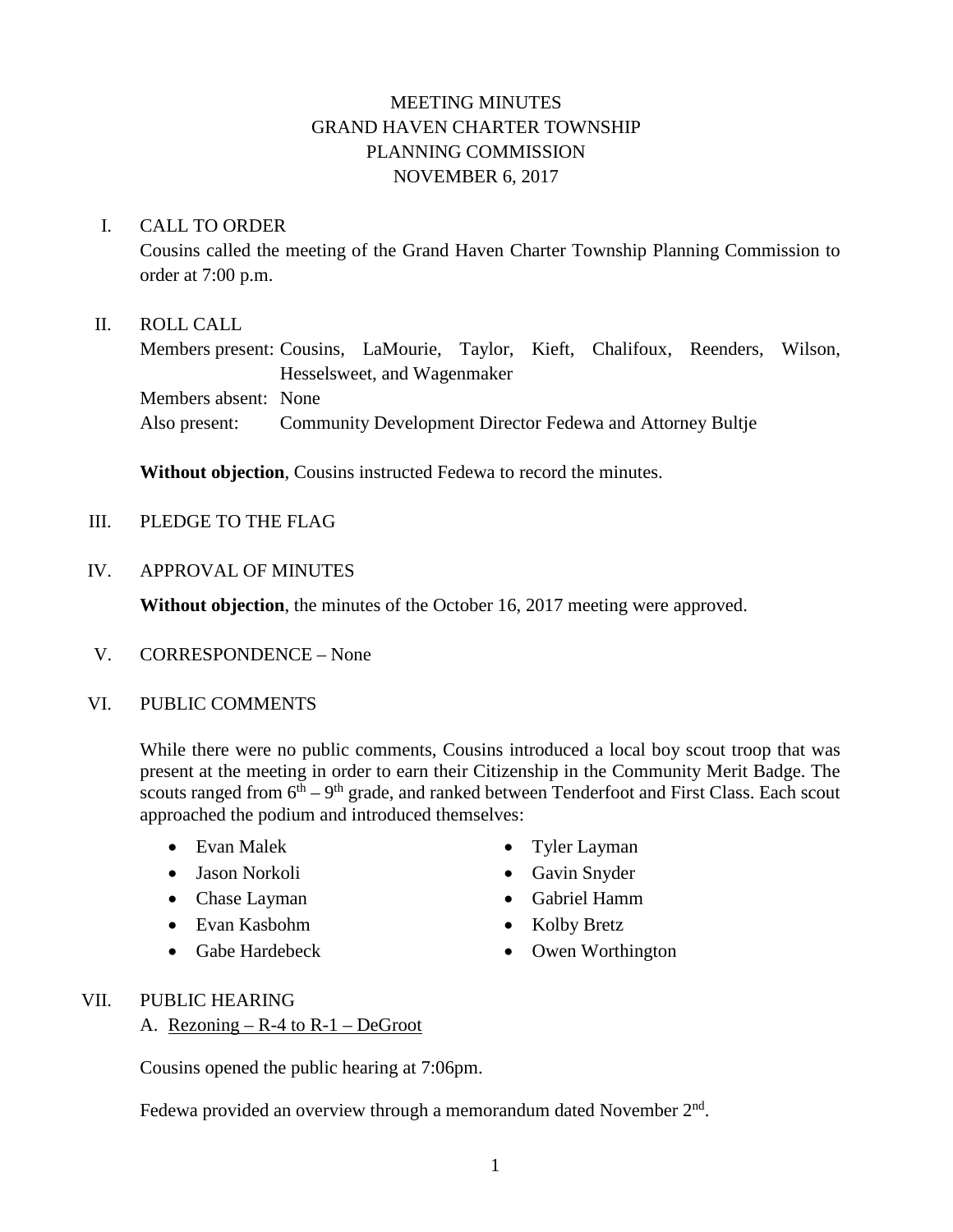The applicant, Terry DeGroot, was present and provided the following comments:

- Land was zoned R-4 since the 1980s when it was originally purchased.
- That area has been piecemeal rezoned to R-1.
- Dwelling was constructed in 2015, and zoning appeared to have been overlooked at that time, and this application is intended to correct that oversight.

There being no further comments, Cousins closed the hearing at 7:09pm.

#### B. Special Land Use – Outdoor Pond – Sees/Hanson

Cousins opened the public hearing at 7:09pm.

Fedewa provided an overview through a memorandum dated November 2<sup>nd</sup>. Additionally, it was noted the applicant received the Soil Erosion and Sedimentation Control Permit on 11/3/2017.

The applicants, Austin Sees and Megan Hanson, were present but did not provide any comments on the application.

Public comment included:

- Ray Nelson 16585 Sleeper Street, opposes the pond:
	- o Concerned about mosquitos.
	- o If fill dirt is needed, it can be purchased nearby.
	- o Concerned about the safety of young children.
	- o Concerned about possible contamination of private water wells, particularly the old shallow wells nearby.

There being no further comments, Cousins closed the hearing at 7:12pm.

#### VIII. OLD BUSINESS

### A. Rezoning  $- R - 4$  to  $R - 1 - DeG$  root

There being no discussion on the application, the following motion was offered:

**Motion** by LaMourie, supported by Wilson, to recommend to the Township Board **approval** of the DeGroot rezoning application of parcel 70-03-33- 300-057 from Multiple Family (R-4) to Single Family (R-1) based on the application meeting applicable rezoning requirements and standards of the Grand Haven Charter Township Zoning Ordinance, Master Plan, and Future Land Use Map. **Which motion carried unanimously**.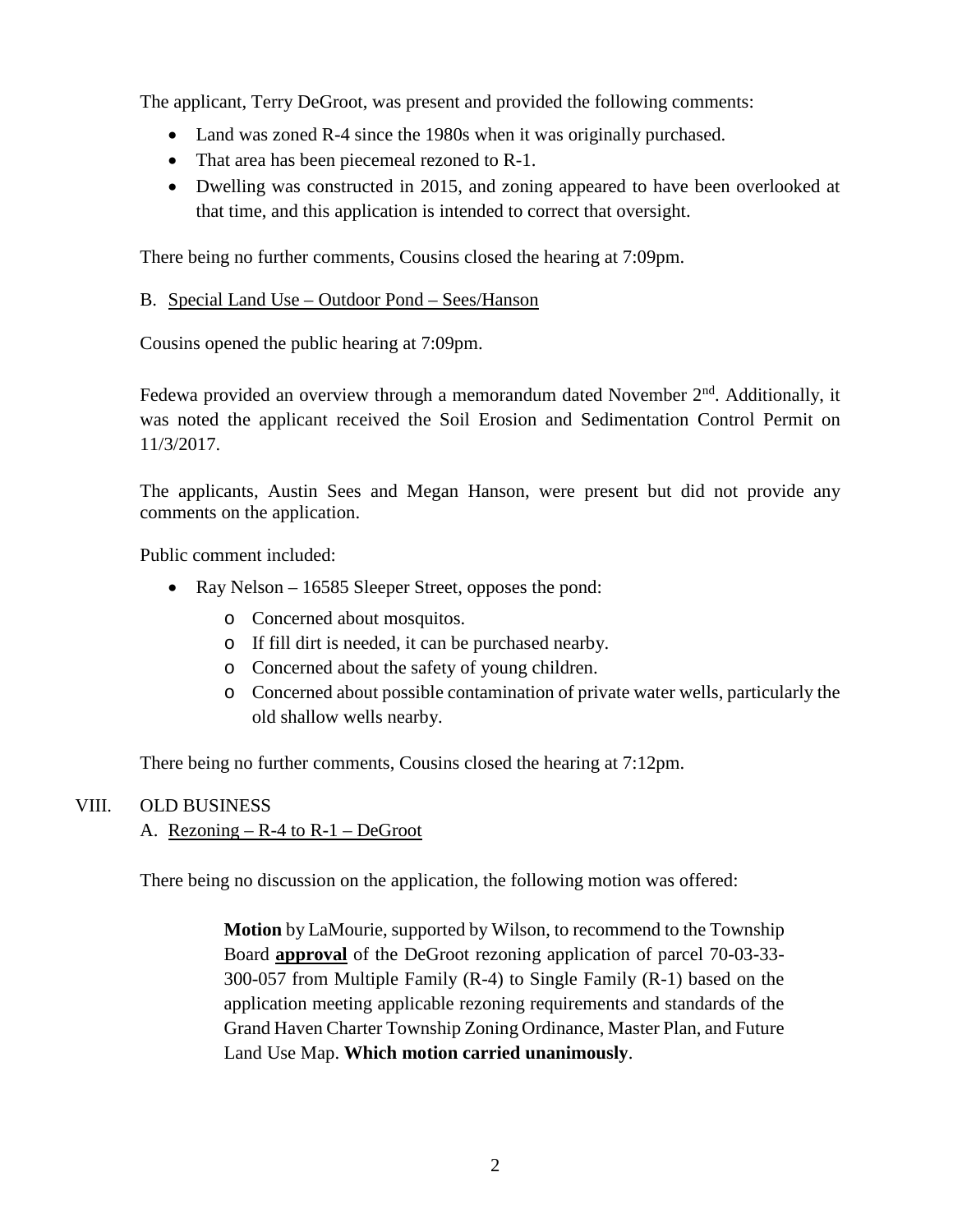#### B. Special Land Use – Outdoor Pond – Sees/Hanson

The application was discussed by Commissioners and focused on:

- Regarding the public comment—an aeration device is to be used in the pond, which will prevent algae blooms and likely mosquitos.
- Utilizing the spoils of a pond for fill to construct a new home is common.
- Inquired if the Township has ever required a fence to be installed around a pond, which would act as a pseudo pool barrier.
	- o As staff understands the Township has not required a fence for a pond before, but does have the option of requiring the fence.

**Motion** by Wilson, supported by Wagenmaker, to **conditionally approve** the Outdoor Pond Special Land Use application for 14110 168<sup>th</sup> Avenue, based on the application meeting applicable requirements and standards set forth by the Grand Haven Charter Township Zoning Ordinance. This motion is subject to, and incorporates, the following report and condition:

1. Shall provide the Township with a copy of the Soil Erosion and Sedimentation Control permit prior to digging the pond.

### **Which motion carried unanimously**.

### REPORT – OUTDOOR POND

- 1. This approval is based on the affirmative findings that each of the following Special Land Use standards has been fulfilled:
	- A. The proposed use is consistent with, and promotes the intent and purpose of this Ordinance.
	- B. The proposed use is of such location, size, density, and character as to be compatible with adjacent uses of land and the orderly development of the district in which situated and of adjacent districts.
	- C. The proposed use does not have a substantially detrimental effect upon, nor substantially impair the value of, neighborhood property.
	- D. The proposed use is reasonably compatible with the natural environment of the subject premises and adjacent premises.
	- E. The proposed use does not unduly interfere with provision of adequate light or air, nor overcrowd land or cause a severe concentration of population.
	- F. The proposed use does not interfere or unduly burden water supply facilities, sewage collection and disposal systems, park and recreational facilities, and other public services.
	- G. The proposed use is such that traffic to, from, and on the premises and the assembly of persons relation to such use will not be hazardous, or inconvenient to the neighborhood, nor unduly conflict with the normal traffic of the neighborhood, considering, among other things: safe and convenient routes for pedestrian traffic, particularly of children, the relationship of the proposed use to main thoroughfares and to streets and intersections, and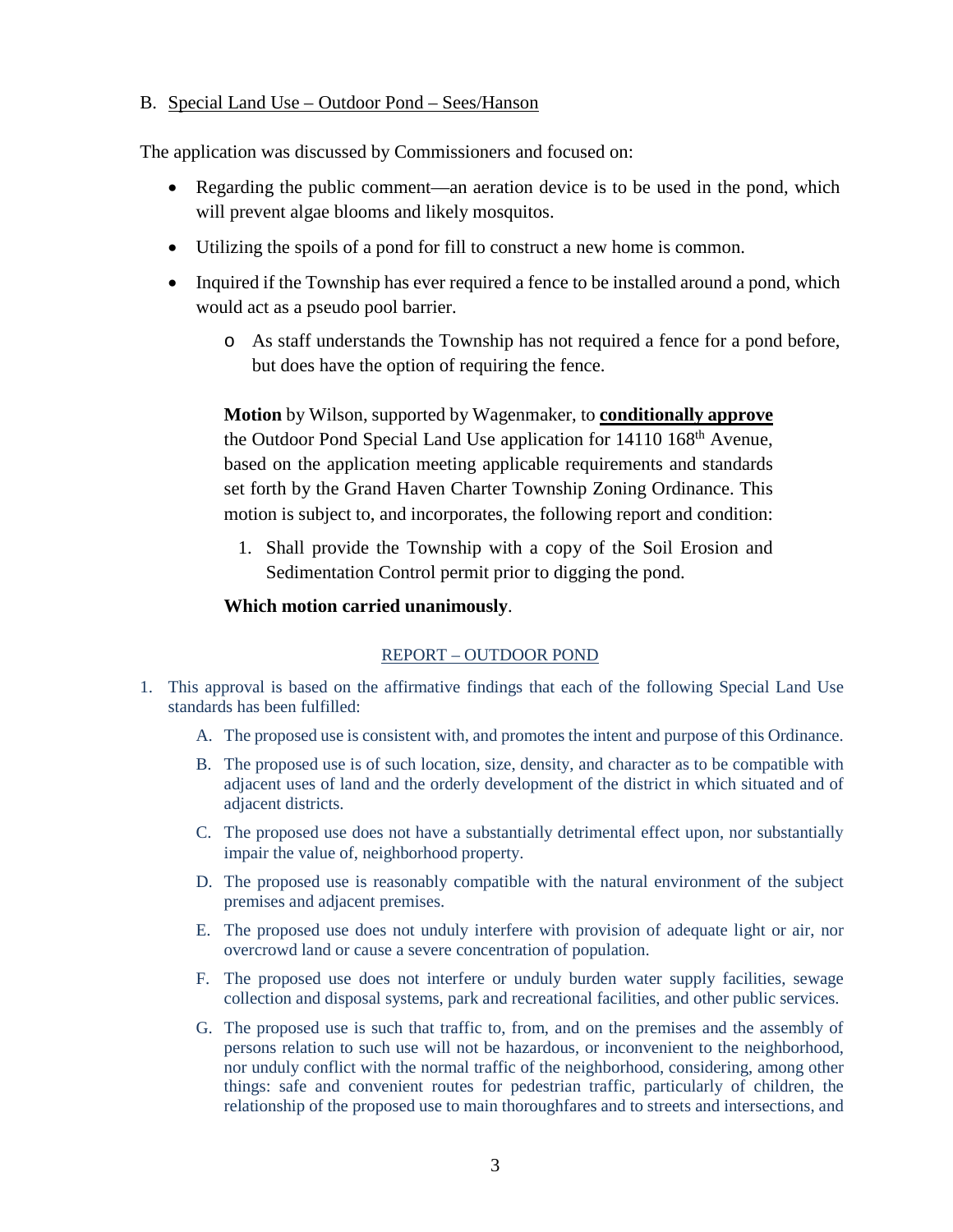the general character and intensity of the existing and potential development of the neighborhood.

- H. The proposed use is consistent with the health, safety, and welfare of the Township.
- 2. The application meets the site plan review standards of Section 23.06 of the Zoning Ordinance. Specifically, the Planning Commission finds as follows:
	- A. The uses proposed will not adversely affect the public health, safety, or welfare. Uses and structures located on the site take into account topography, size of the property, the uses on adjoining property and the relationship and size of buildings to the site.
	- B. The site will be developed so as not to impede the normal and orderly development or improvement of surrounding property for uses permitted in this ordinance.
	- C. Safe, convenient, uncontested, and well defined vehicular and pedestrian circulation is provided for ingress/egress points and within the site. Drives, streets and other circulation routes are designed to promote safe and efficient traffic operations within the site and at ingress/egress points.
	- D. The arrangement of public or private vehicular and pedestrian connections to existing or planned streets in the area are planned to provide a safe and efficient circulation system for traffic within the township.
	- E. Removal or alterations of significant natural features are restricted to those areas which are reasonably necessary to develop the site in accordance with the requirements of this Ordinance. The Planning Commission has required that landscaping, buffers, and/or greenbelts be preserved and/or provided to ensure that proposed uses will be adequately buffered from one another and from surrounding public and private property.
	- F. Areas of natural drainage such as swales, wetlands, ponds, or swamps are protected and preserved insofar as practical in their natural state to provide areas for natural habitat, preserve drainage patterns and maintain the natural characteristics of the land.
	- G. The site plan provides reasonable visual and sound privacy for all dwelling units located therein and adjacent thereto. Landscaping shall be used, as appropriate, to accomplish these purposes.
	- H. All buildings and groups of buildings are arranged so as to permit necessary emergency vehicle access as requested by the fire department.
	- I. All streets and driveways are developed in accordance with the Ottawa County Road Commission specifications, as appropriate.
	- J. Appropriate measures have been taken to ensure that removal of surface waters will not adversely affect neighboring properties or the public storm drainage system. Provisions have been made to accommodate storm water, prevent erosion and the formation of dust.
	- K. Exterior lighting is arranged so that it is deflected away from adjacent properties and so it does not interfere with the vision of motorists along adjacent streets, and consists of sharp cut-off fixtures.
	- L. All loading and unloading areas and outside storage areas, including areas for the storage of trash, which face or are visible from residential districts or public streets, are screened.
	- M. Entrances and exits are provided at appropriate locations so as to maximize the convenience and safety for persons entering or leaving the site.
	- N. The site plans conforms to all applicable requirements of County, State, Federal, and Township statutes and ordinances.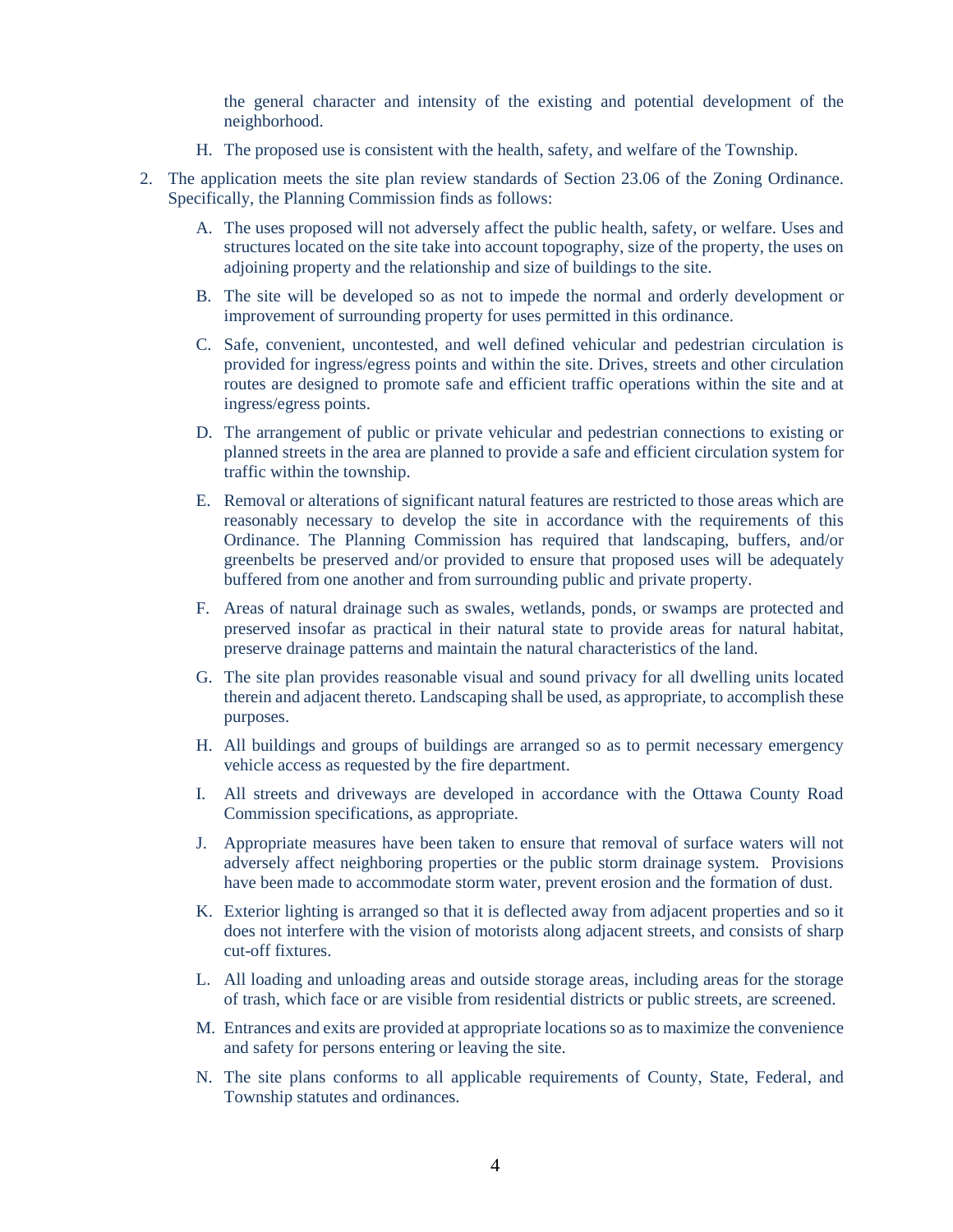O. The general purposes and spirit of this Ordinance and the Master Plan of the Township are maintained.

#### IX. NEW BUSINESS

#### A. Proposed Zoning Text Amendment Ordinance – Motor Vehicle Repair Garage Setbacks

Fedewa provided an overview through a memorandum dated November  $2<sup>nd</sup>$ .

The proposed text amendment was discussed by Commissioners and focused on:

• Discussed a variety of scenarios that could occur with setbacks, particularly those related to permitted uses vs. special land uses, and how those are affected when a new business occupies the building

**Motion** by Kieft, supported by Taylor, to **conditionally approve** the proposed language in the Zoning Text Amendment Ordinance (*draft date 11/2/17*), which will be presented at a public hearing scheduled for November 20<sup>th</sup>. **Which motion carried unanimously.** 

#### X. REPORTS

- A. Attorney Report None
- B. Staff Report
	- The next Zoning Ordinance Update Committee meeting is scheduled for Thursday, November  $30<sup>th</sup>$  @ 6pm in the Main Conference Room.
- C. Other
	- $\triangleright$  Cousins indicated that he would be making a presentation to the Planning Commission at the next meeting as a follow-up to his Citizen Planners courses that he took during the recent Planning Michigan conference.

### XI. EXTENDED PUBLIC COMMENTS

- Faith and Randall Wood 15701 Buchanan Street
	- o Their home on Buchanan Street is on slightly less than 10 acres. It is zoned Agricultural (AG) and master-planned for Agricultural Preservation.
	- o Wishes to rezone the land to Rural Residential (RR) and divide into new lots in order to receive a financial gain.
	- o Noted that most of the land on Buchanan Street between US-31 and 152nd Avenue is zoned RR, and used as single family residential; not agriculture.
	- o Reviewed the Statement of Purpose for the RR District and believes it is insufficient for the area because it recommends paved roads, and that section of Buchanan Street is gravel and in poor condition.